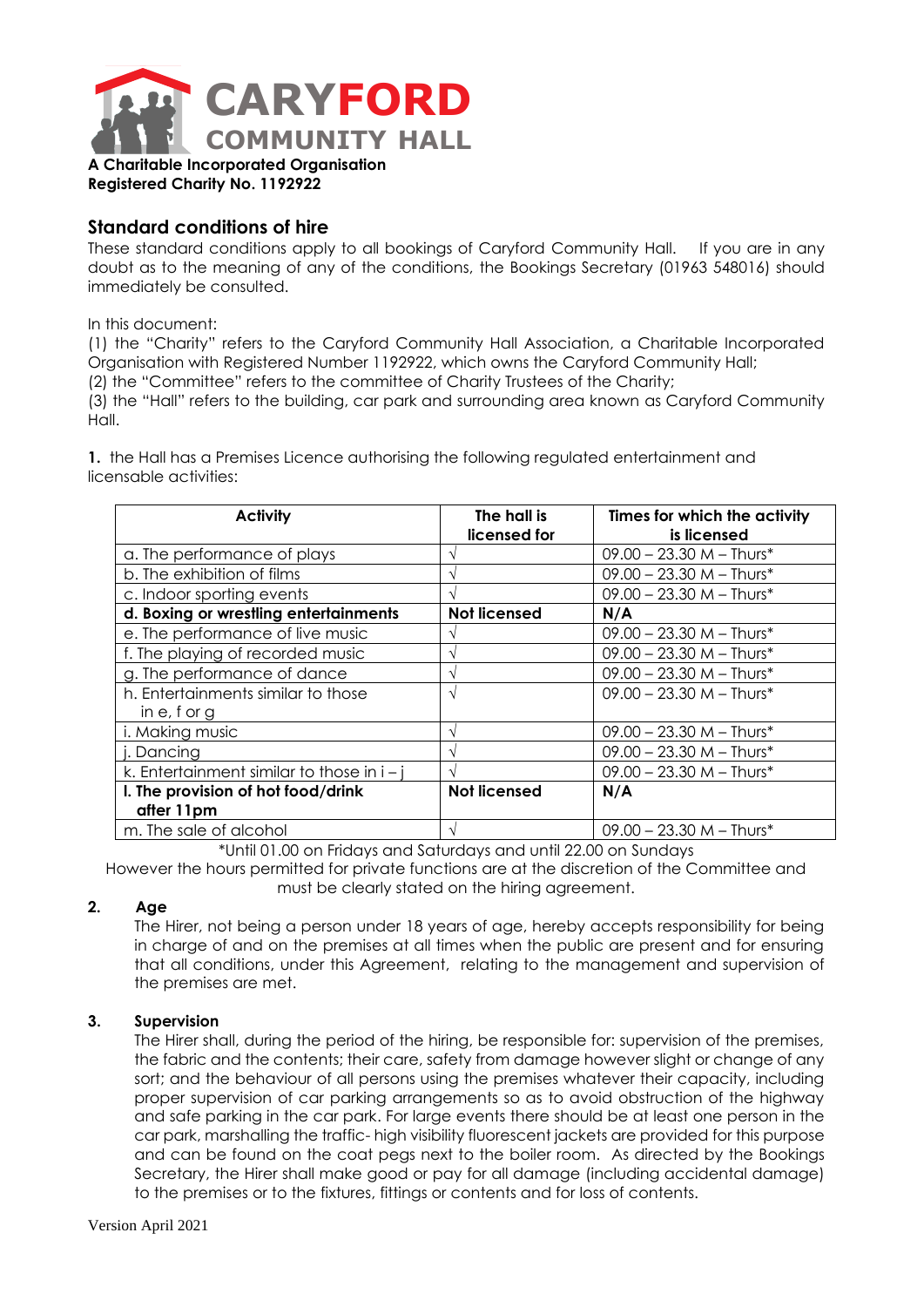## **4. Use of premises**

The Hirer shall not use the premises (including the car park) for any purpose other than that described in the Hiring Agreement and shall not sub-hire or use the premises or allow the premises to be used for any unlawful or unsuitable purpose or in any unlawful way nor do anything or bring onto the premises anything which may endanger the same or render invalid any insurance policies in respect thereof nor allow the consumption of alcohol thereon without written permission. **Alcohol must not be stored on the premises at any time.**

## **5. Insurance and indemnity**

The Hall has insurance to cover its own equipment and contents. The Charity will not be liable for any of the Hirer's own equipment whether brought into the Hall or stored on the premises.

The Charity also has Public Liability cover for personal injury sustained by Hirers when using the Hall's facilities and equipment. It is not covered for personal injury sustained by you and your group when using your own equipment.

All regular hirers therefore are recommended to arrange their own insurance cover for their own equipment for use by their group and cover for any personal injury sustained when using their equipment.

The Charity does have Hirers' Public Liability cover for one-off events, but this is at the discretion of the Committee. If the Group using the Hall has its own insurance cover, this will take precedence over the cover provided by the Charity. This cover is not available for commercial bookings.

The Charity is insured against any claims arising out of its **own** negligence.

#### **6. Gaming, betting and lotteries**

The Hirer shall ensure that nothing is done on or in relation to the premises in contravention of the law relating to gaming, betting and lotteries.

## **7. Music copyright licensing**

The Charity holds relevant licences from the Performing Rights Society (PRS) and the Phonographic Performance Licence (PPL) (see details on Foyer Noticeboard). Where appropriate, the Hirer is responsible for arranging their own licence.

## **8. Film**

Children shall be restricted from viewing age-restricted films classified according to the recommendations of the British Board of Film Classification. Hirers should ensure that they have the appropriate copyright licences for film.

## **9. Childcare Act 2006**

The Hirer shall ensure that any activities for children under eight years of age comply with the provisions of the Childcare Act 2006 and the Safeguarding Vulnerable Groups Act 2006 and only fit and proper persons who have passed the appropriate Criminal Records Bureau checks should have access to the children. Checks may also apply where children over eight and vulnerable adults are taking part in activities. The Hirer shall provide the Committee with a copy of their DBS check and Child Protection Policy on request.

## **10. Public safety compliance**

The Hirer shall comply with all conditions and regulations made in respect of the premises by the Local Authority, the Licensing Authority, and the Hall's Fire Risk Assessment or otherwise, particularly in connection with any event which constitutes regulated entertainment, at which alcohol is sold or provided or which is attended by children. The Hirer shall also comply with the Hall's health and safety policy.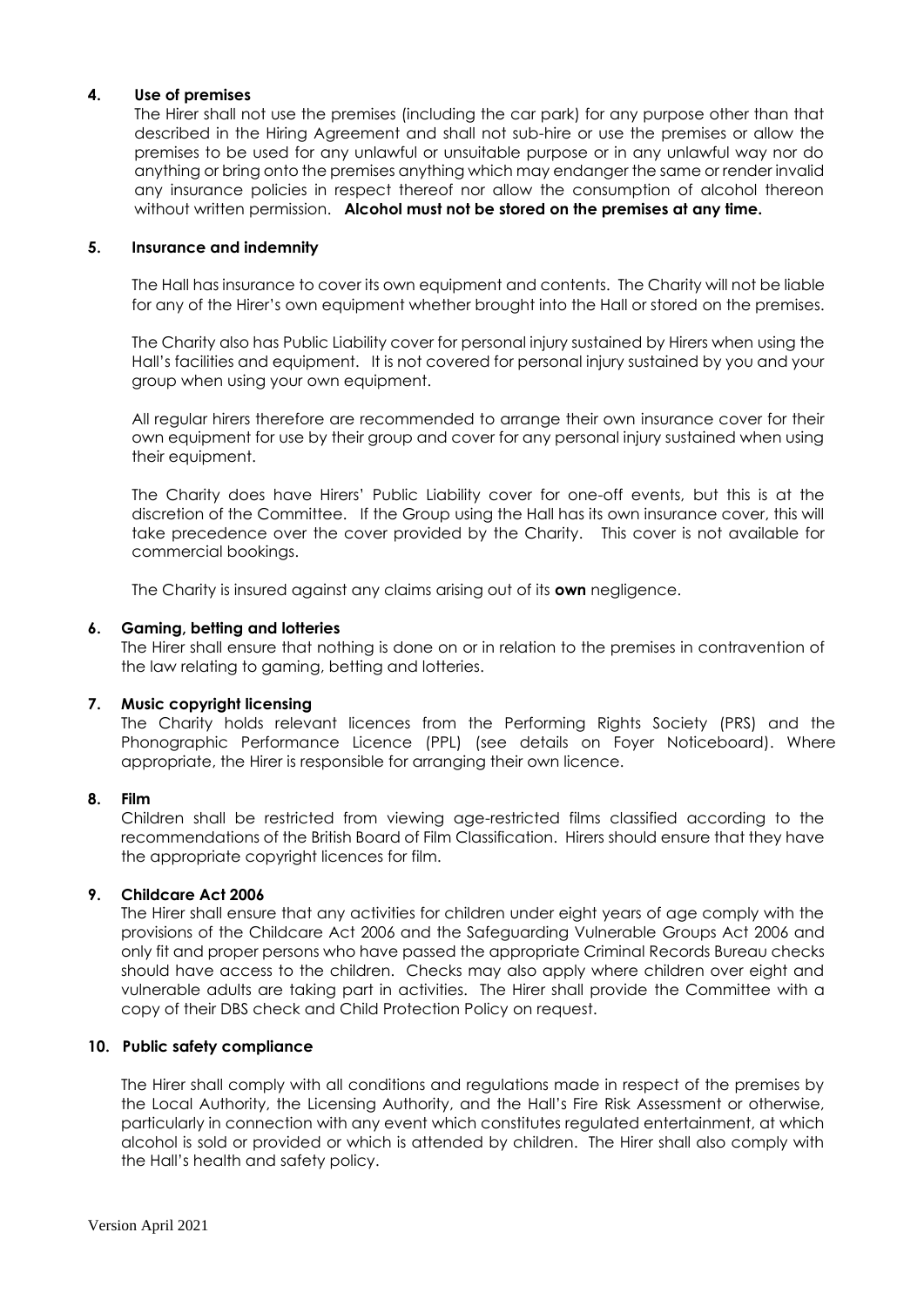The Fire Service shall be called to any outbreak of fire, however slight, and details shall be given to the Bookings Secretary.

- (a) The Hirer must be aware of the following (details are on the main noticeboard in the foyer and in the red file in the kitchen):
	- The action to be taken in event of fire. This includes calling the Fire Brigade and evacuating the hall.
	- The location and use of fire equipment.
	- Escape routes and the need to keep them clear.
	- Method of operation of escape door fastenings.
	- Appreciation of the importance of any fire doors and of closing all fire doors at the time of a fire.
	- Location of the first aid box.
- (b) In advance of any activity whether regulated entertainment or not the Hirer shall check the following items:
	- That all fire exits are unlocked and in good working order.
	- That all escape routes are free of obstruction and can be safely used for instant free public exit; also that the black bars are removed from the end doors in main Hall.
	- That any internal fire doors are not wedged open.
	- That exit sians are illuminated.
	- That there are no obvious fire hazards on the premises.
	- That the emergency light just inside the main hall (above the main doors) is switched on during the whole of the time the premises are occupied; the switch is on the right hand side of the doors. All other emergency lighting is automatically operated by a mains failure switching device.

## **11. Noise**

The Hirer shall ensure that the minimum of noise is made on arrival and departure, particularly late at night and early in the morning and shall comply with any other licensing condition for the premises. **Please do not play music after midnight out of respect for our neighbours.**

## **12. Alcohol**

If you intend to serve alcohol at your event, whether or not for sale, please read, fill in, sign and return our "Alcohol at your event?" form.

## **13. Drunk and disorderly behaviour and supply of illegal drugs**

The Hirer shall ensure that, in order to avoid disturbing neighbours to the hall and to avoid violent or criminal behaviour, care shall be taken to avoid excessive consumption of alcohol. No illegal drugs may be brought onto the premises. Drunk and disorderly behaviour shall not be permitted either on the premises or in its immediate vicinity. Any person suspected of being drunk, under the influence of drugs or who is behaving in a violent or disorderly way shall be asked to leave the premises in accordance with the Licensing Act 2003.

## **14. Health and hygiene**

The Hirer shall, if preparing, serving or selling food, observe all relevant food health and hygiene legislation and regulations. In particular dairy products, vegetables and meat on the premises must be refrigerated and stored in compliance with the Food Temperature Regulations. The premises are provided with a refrigerator and thermometer. No food should be left on the premises after your event.

## **15. Electrical appliance safety**

The Hirer shall ensure that any electrical appliances brought by them to the premises and used there shall be safe, in good working order, and used in a safe manner in accordance with the Electricity at Work Regulations 1989. Where a residual circuit breaker is provided the Hirer **must** make use of it in the interests of public safety.

## **16. Stored equipment**

The Charity accepts no responsibility for any stored equipment or other property brought on to or left at the premises, and all liability for loss or damage is hereby excluded. All equipment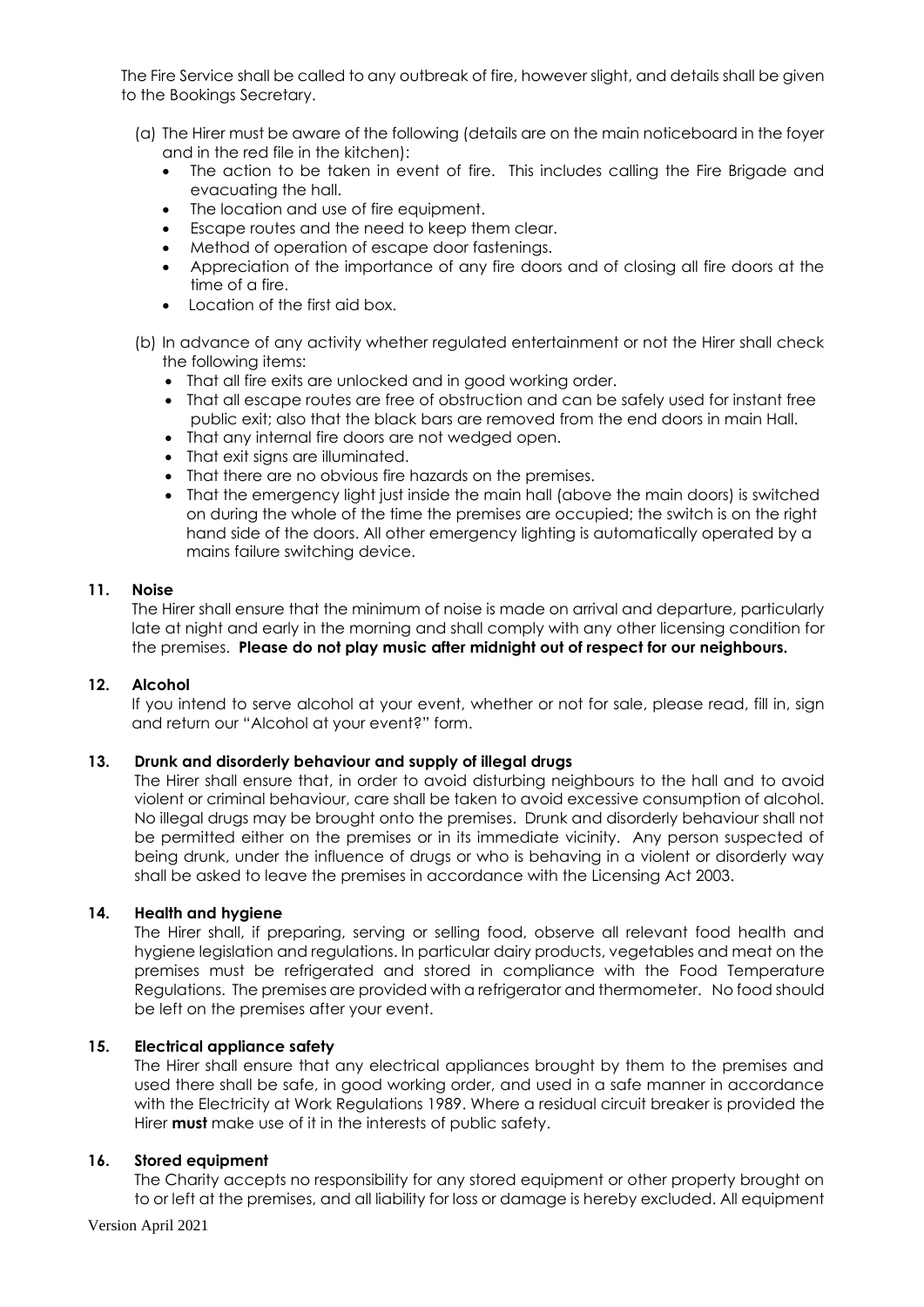and other property (other than stored equipment) must be removed at the end of each hiring or fees will be charged for each day or part of a day at the hire fee per hiring (at our discretion) until the same is removed.

The Committee may use its discretion in any of the following circumstances:

- (a) Failure by the Hirer either to pay any charges in respect of stored equipment due and payable or to remove the same within 7 days after the agreed storage period has ended.
- (b) Failure by the Hirer to remove any property brought on to the premises for the purposes of the hiring. This may result in the Committee disposing of any such items by sale or otherwise on such terms and conditions as it thinks fit, and charging the Hirer any costs incurred in storing and selling or otherwise disposing of the same.

## **17. Smoking**

The Hirer shall, and shall ensure that the Hirer's invitees shall, comply with the prohibition of smoking in public places provisions of the Health Act 2006 and regulations made thereunder. Any person who breaches this provision shall be asked to leave the premises. The Hirer shall ensure that anyone wishing to smoke does so outside and disposes of cigarette ends, matches etc. in a tidy and responsible manner, so as not to cause a fire.

## **18. Accidents and dangerous occurrences**

Any failure of equipment belonging to the Hall must be reported **as soon as** possible. The Hirer must report all accidents involving injury to the public to a member of the Committee **as soon as** possible and complete the relevant section in the Hall's accident book (in the kitchen). Certain types of accident or injury must be reported on a special form to the Incident Contact Centre. The Chair of the Committee can give assistance in completing this form and can provide contact details [\(ian@caryfordhall.co.uk\)](mailto:ian@caryfordhall.co.uk) .

## **19. Explosives and flammable substances**

The Hirer shall ensure that:

- (a) Highly flammable substances are not brought into, or used in any part of the premises and that
- (b) No internal decorations of a combustible nature (e.g. polystyrene, cotton wool) shall be erected without the consent of the Committee. No decorations are to be put up near light fittings or heaters.

## **20. Heating**

The Hirer shall ensure that no unauthorised heating appliances shall be used on the premises when open to the public without the consent of the Committee. Portable Liquefied Propane Gas (LPG) heating appliances shall not be used.

## **21. Animals**

The Hirer shall ensure that no animals (including birds) except guide dogs are brought into the premises, other than for a special event agreed to by the Committee. No animals whatsoever are to enter the kitchen at any time.

## **22. Fly posting**

The Hirer shall not carry out or permit fly posting or any other form of unauthorised advertisements for any event taking place at the premises, and shall indemnify and keep indemnified the Charity accordingly against all actions, claims and proceedings arising from any breach of this condition. Failure to observe this condition may lead to prosecution by the local authority.

## **23. Sale of goods**

The Hirer shall, if selling goods on the premises, comply with Fair Trading Laws and any code of practice used in connection with such sales. In particular, the Hirer shall ensure that the total prices of all goods and services are prominently displayed, as shall be the organiser's